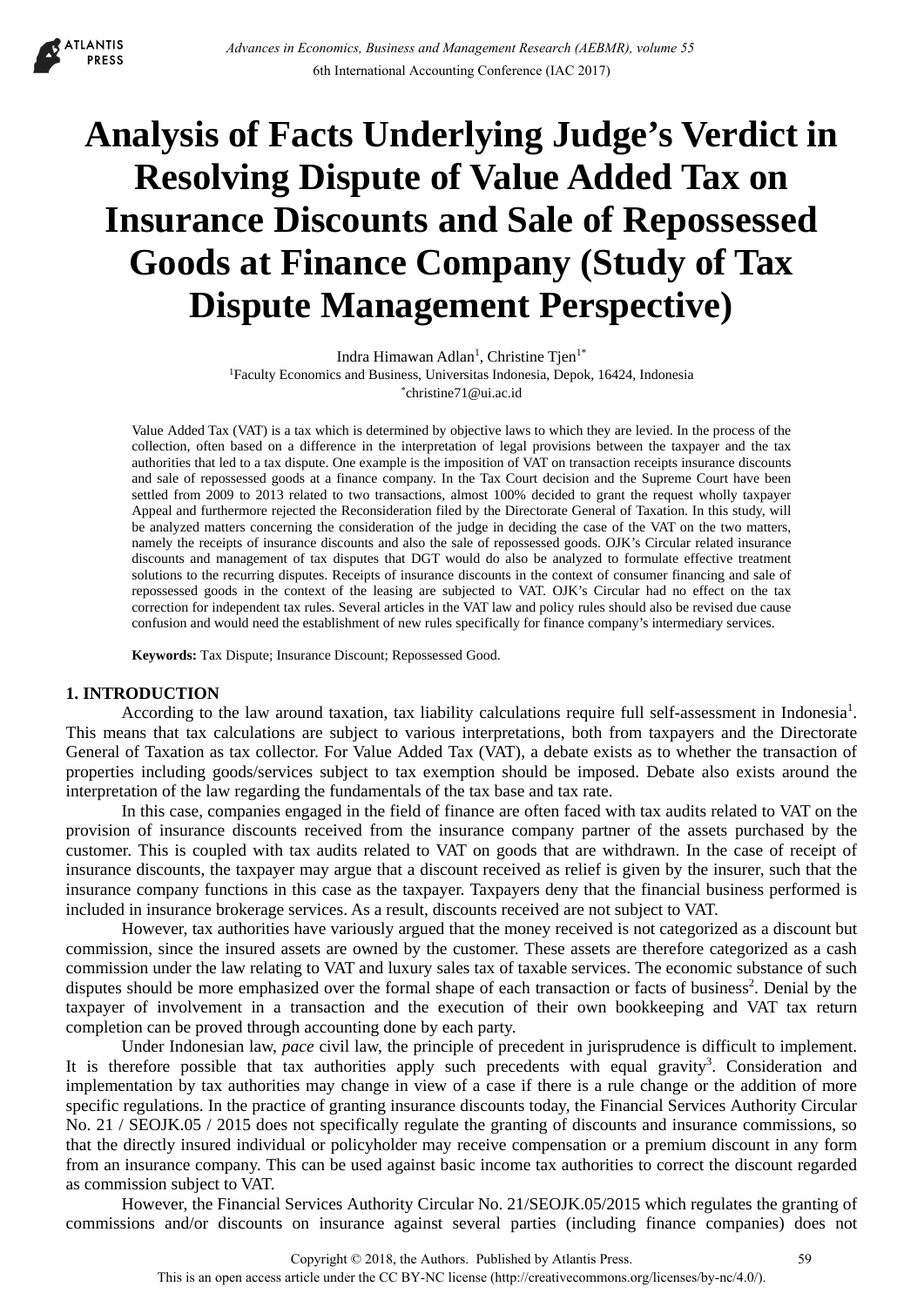comprise legal product legislation in Law Number 12 Year 2011 on the Establishment Regulation Legislation<sup>4</sup>. This gives rise to polemics. The Circular is i

n fact a policy instrument without a legal basis in legislation, as has been pointed out<sup>4</sup>. The policy rules can thus bind the public indirectly. The number of recurrent cases brought by the tax authorities resulted in a significant increase in cases filed  $2003$  to  $2013<sup>5</sup>$ . The fundamental weakness in the interpretation of tax regulations and the immature considerations of both inspectors and investigators provokes considerable objection. These weaknesses have an impact not only on the DGT from the administration, but also from the perspective of the taxpayer concerned with the cost of compliance.

The DGT may undertake a dispute management so that the number of court cases can be minimized and dispute settlements can be quicker and more efficient<sup>5,6</sup>. Improvements are still needed to avoid the uncertainty of tax revenue.

This study will analyze matters concerning judicial considerations around VAT on the two cases that are often repeated in tax court, namely the granting of insurance discounts and the sale of withdrawn goods in finance companies. Further exploration will be conducted that focuses on the substance of transactions and accounting records of the parties engaged in these transactions, based on the prevalence of the transaction and the current rules. In addition, the study will examine the issuance of regulations beyond tax laws such as the Circular of the FSA, which has been expressly regulating the granting of discounts in the FSA Circular Letter No. 06 / D.05 / 2013 and has been repealed and replaced by the FSA Circular Letter No. 21 / SEOJK.05 / 2015. To close the paper, we will construct a comprehensive analysis of the DGT in order to implement more efficient dispute management and to be fair to all interested parties, in order to minimize recurrent tax disputes.

# **2. LITERATURE REVIEW**

Value added tax is a procedure for tax collection rather than a kind of tax in itself. In this sense, VAT illustrates a collection system via sales tax levied on the value added. Nonetheless, the focus of the practice of imposing VAT in Indonesia is on the consumption of goods and/or services according to the explanation of VAT Law<sup>7</sup>.

The legal characters of VAT<sup>8</sup>, are as follows: (a) VAT is an indirect tax whereby the position of the person in charge of tax payments (sellers) differs from that of the bearer of the tax burden (the buyer); (b) VAT is an objective tax whose payable time is determined by the presence of objects or transactions required under the tax provisions subject to VAT; (c) VAT is a multi-stage non-cumulative levy, but VAT is charged on every chain of production lines and distribution lines with cumulatively imposed taxes on the value added of goods and/or services; (d) the calculation of VAT is to be paid to the state treasury using an indirect reduction method in which the VAT paid is calculated by subtracting the VAT levied at the time of sale with the VAT paid on acquisition of goods or services; (e) VAT is a tax on consumption in the country in which the boundary area where VAT is payable only exists around the customs area, and the destination principle of VAT in Indonesia means that goods or services over cross-country delivery are subject to VAT in the destination country where goods or services are consumed; (f) the VAT Law in Indonesia applies to a single rate of 10%. dones in Economics Business and Education and Business and Education in Economics Channel Channel Channel Channel Channel Channel Channel Channel Channel Channel Channel Channel Channel Channel Channel Channel Channel Chan

#### **Insurance Discount**

One regulation relating to insurance brokerage business is contained in article 9, paragraph 1 of Law No. 2 of 1992 on Insurance Business, where it is stated that all parties who conduct insurance business shall obtain a business license from the Minister, except for companies that organize a Social Insurance Program. Types of insurance business are stated in Article 3, letter B of the law, including insurance brokerage business as a supporting business of insurance companies.

Article 19, paragraph 2 of Government Regulation No. 73 of 1992 on Insurance Business Conduct states 'In the policy or document which is united with it, shall be published details of the portion of premium that is forwarded to the insurance company and part of the premium paid to the Insurance Broker'. The Directorate General of Taxation subsequently issued Circular No. SE-06 / PJ.53 / 1993 for the alignment of understanding among tax officials, stating that insurance brokerage business is not insurance business because it does not bear insurance risk.

Based on the VAT Law amended by Act No. 16 of 2000 on article 4, paragraph 3 and Government Regulation No. 144 of 2000 on Types of Service exempted from VAT, it should be mentioned that services in the fields of banking, insurance, and leasing with option rights are not subjected to VAT unless the insurance broker service is subject to VAT. Before the establishment of the Financial Services Authority, arrangements granting insurance discounts in the Ministry of Finance Regulation No. 74 / PMK.010 / 2007 Article 4 paragraph 2 and paragraph 3 stated that the General Insurance Company may charge an acquisition fee in addition to Commission in the form of discounts, bonuses, gifts, or other benefits to the insurance broker, insurance agent, policyholders, or other third parties associated with the acquisition of the business. In Article 4, clause 1 PMK it is described that is that the commission only is entitled to an insurance agent or broker for brokerage services in the motor vehicle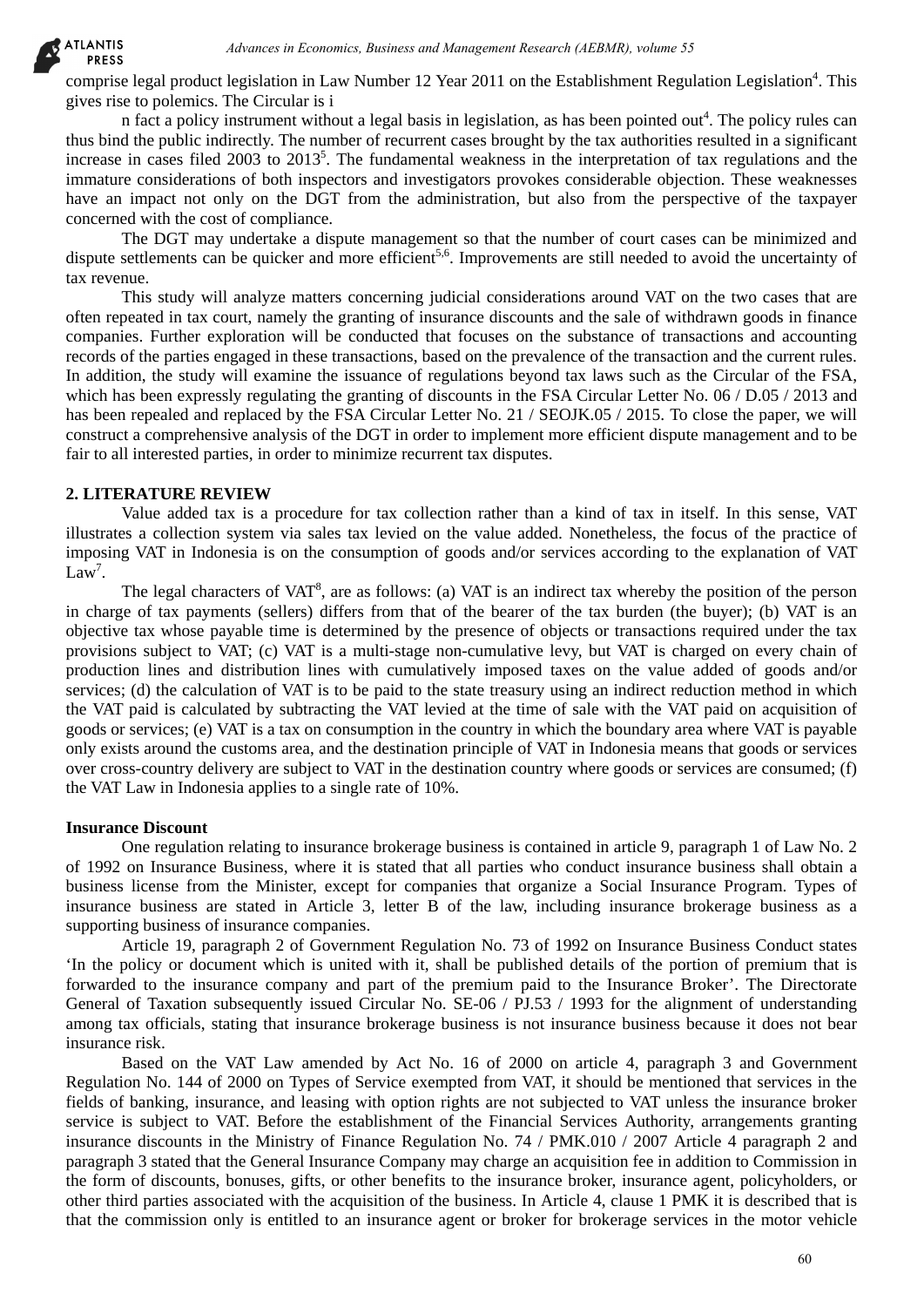

insurance business.

The FSA described in Circular Letter No. 06 / SEOJK.06 / 2013 states that insurance discounts can only be granted to the insured directly listed on the insurance policy. However, on June 30, 2015, the Circular was revoked owing to the passing of the FSA Circular Letter No. 21 / SEOJK.05 / 2015, where an extension to the provision of discounts was provided, such that they can also be given to the insured, including the directly insured as well as insurance agents, insurance brokers, and finance companies.

#### **Sale of Withdrawn Goods**

Based on qualitative interviews, it has been stated that the imposition of VAT on the sale of goods withdrawn relies on a binding agreement between parties<sup>9</sup>. Withdrawn goods comprise items withdrawn for their default from the customer/debtor to repay their obligations, so that the assets are returned to the lessor and sold in an auction mechanism or leased back to the other party. Lease financing is a service that is not subject to VAT as is described in Article 4A paragraph 3 of the VAT Law. The same applies to consumer financing, including services that are not subjected to VAT based on the SE-34 / PJ.53 / 1995 on consumer finance, credit card and debit card.

If the goods recorded are fixed assets then it is exposed to Article 16D and if they are not recorded as fixed assets, they are exposed to Article 4, Paragraph 1 of the VAT Act. Second hand vehicles and their tax bases can use any other value. This is based on asset sales traction not being a supply of goods included in the negative list of Article 4A Paragraph 2 of the VAT Law.

## **3. RESEARCH METHOD**

This study uses a qualitative approach as an inductive model to gain a deep understanding of a problem, and to generate an interpretation that can answer that problem<sup>10</sup>. A qualitative approach is a research process that generates descriptive data in the form written or verbal texts given by the people being observed $11$ .

Data processing begins by making a summary of any decision, either on appeal or judicial review, which relates to the granting of insurance discounts and the sale of goods withdrawn faced by finance companies from the Indonesian Tax Court Secretary website and putusan.mahkamahagung.go.id. Interviews with informants are used to confirm these facts, deepen understanding of the problem, and supplement information to create a comprehensive conclusion.

Limitations associated with this paper include (1) Decisions examined are limited to tax disputes with finance companies as tax payers, excluding claims; (2) Disputes selected are associated with the Tax Base (DPP) on VAT granting of discounts and/or commissions, insurance, and the sale of goods withdrawn. No other disputes relating to material aspects of tax outside are included in the determination of tariffs; (3) The decisions in the Appeal and Judicial Review used by the authors was terminated over the course of the fiscal years from 2009 to 2013; (4) Scheme Leases with Option Rights as the basis of the analysis is limited in terms of the type of Direct Finance Lease, with the goods assumed to have originated from suppliers.

# **4. RESULTS AND DISCUSSION**

In ascertaining the law and judicial response to decide a dispute, as stated clearly in Article 78 of the Tax Court Law, a judge may cling onto three areas that form the legal basis, (1) assessment of evidence; (2) the provisions of the legislation, especially regarding taxation; and (3) the judge's own confidence. In the case of an insurance scheme discount in a finance lease, the judge found that: (a) the item is the sole property of the lessor; (b) there is no transfer of ownership from the lessor to the lessee until the option is executed; (c) the inclusion of QQ (qualitate qua) in the policy; (d) no insurance broker services occurred that are subjected to VAT. In the consumer financing schemes, the judge found: (a) the inclusion of QQ in the policy; (B) the finance company is the bearer of risks; (c) brokerage/insurance intermediaries must obtain permission from the Minister of Finance, and finance companies are not entitled to obtain the permit; and (d) no insurance broker services occur that are subjected to VAT. In case the goods are withdrawn, the scheme occurs only within consumer financing. Thus, the judge found that: (a) the buyer is the owner of the goods, not the finance company; (b) there is no transfer of rights when the withdrawal of the defaulting debtor occurs; (c) there is a power of attorney to sell and establish fiduciary agreements; (d) the input tax cannot be credited by the finance company when it purchases from suppliers; and (e) the company does not act as a merchant or dealer of the financed object. debiases in Economics, Business and Management Research (AEBMR), volume 55<br>then in Circular Tatier No. 06 / SFOIR. (61/2013 states that instrame discounts can<br>interesting the control interest in the instance policy. Howeve

The difference in discounts and insurance commissions can be seen in Table 1. As concerns the substance of transactions with the insurance scheme discount in the direct finance lease, the difference is entitled to the lessor as an income where the lessor's concerns for the insured as property rights exist for the lessor, even while mastery of the financing objects exist on the lessee. In consumer finance transactions, property rights are contained at consumer as debtor. Financing companies act as a liaison between consumers and insurance companies, so these transactions should have been subjected to VAT. Accounting entries made by the financing company at the time not only record the commissions and/or discounts, but there are also finance companies that recognize two things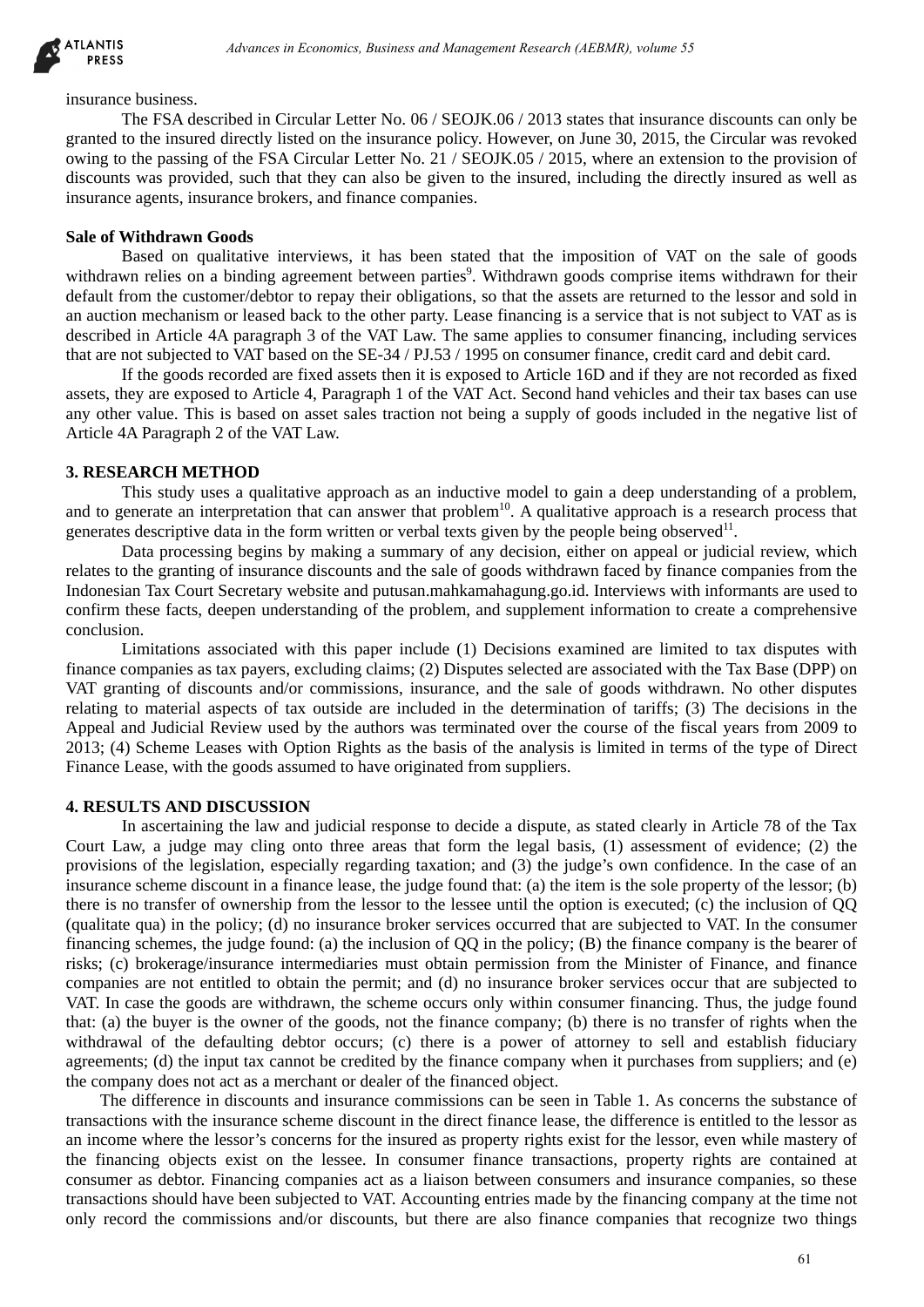

| AILANIIS<br><b>PRESS</b>                          | Advances in Economics, Business and Management Research (AEBMR), volume 55                                                                                                                |                                                                                                                                                                                                                                                                                                                                                                                                                                                                                                                                                                                                                                                                                                                                                                                                                                                                                                                                                                                                                                                                                                                                                                                      |
|---------------------------------------------------|-------------------------------------------------------------------------------------------------------------------------------------------------------------------------------------------|--------------------------------------------------------------------------------------------------------------------------------------------------------------------------------------------------------------------------------------------------------------------------------------------------------------------------------------------------------------------------------------------------------------------------------------------------------------------------------------------------------------------------------------------------------------------------------------------------------------------------------------------------------------------------------------------------------------------------------------------------------------------------------------------------------------------------------------------------------------------------------------------------------------------------------------------------------------------------------------------------------------------------------------------------------------------------------------------------------------------------------------------------------------------------------------|
| receivable (net-off).                             |                                                                                                                                                                                           | accepted as revenue. On the side of insurance companies, the commission is put in charge of the acquisition an<br>stated in the insurance policy. Discounts may be recorded as acquisition costs or directly reduced premium                                                                                                                                                                                                                                                                                                                                                                                                                                                                                                                                                                                                                                                                                                                                                                                                                                                                                                                                                         |
|                                                   |                                                                                                                                                                                           | The connection with the transaction of goods withdrawn is presented in Table 2. The sale of goods i<br>withdrawn from consumer financing schemes. Transition fiduciary property rights that are tied to the initial<br>financing agreement do not function as the transfer of property rights in the sale and purchase of the engagemen<br>The submission does not include delivery of taxable goods subjected to VAT as referred to in Article 4 paragraph<br>letter a of VAT Law or Article 16D VAT Law, although most existing finance companies record withdrawn goods a<br>a corporate asset. In the scheme of the direct finance lease, there are no transfer property rights when the object i                                                                                                                                                                                                                                                                                                                                                                                                                                                                                |
|                                                   | Article 16D VAT law, if companies recognize and record the object as fixed assets.                                                                                                        | withdrawn in terms of lessee default. This way, the sale of withdrawn goods to the other party should be subject t<br>VAT in accordance with Article 4 VAT Law, in case the company does not recognize the object as a fixed asset of                                                                                                                                                                                                                                                                                                                                                                                                                                                                                                                                                                                                                                                                                                                                                                                                                                                                                                                                                |
|                                                   | Table.1. Difference between Insurance Discount and Insurance Commission                                                                                                                   |                                                                                                                                                                                                                                                                                                                                                                                                                                                                                                                                                                                                                                                                                                                                                                                                                                                                                                                                                                                                                                                                                                                                                                                      |
|                                                   | <b>Insurance Discount</b>                                                                                                                                                                 | <b>Insurance Commission</b>                                                                                                                                                                                                                                                                                                                                                                                                                                                                                                                                                                                                                                                                                                                                                                                                                                                                                                                                                                                                                                                                                                                                                          |
| Beneficiary                                       | 1. Payer of insurance premiums (view of tax authorities)<br>2. Policyholder (PMK 74 / PMK.010 / 2007)<br>3. Insured Direct (FSA SE 06 / D.05 / 2013, which has been<br>repealed           | 1. Financing Company (SE-06 / PJ.53 / 1993; SE FSA 06 / D.05 /<br>2013 as it has been replaced by the FSA SE 21 / SEOJK.05 /<br>2015)<br>2. Insurance Broker or Insurance Agent who obtain permission                                                                                                                                                                                                                                                                                                                                                                                                                                                                                                                                                                                                                                                                                                                                                                                                                                                                                                                                                                                |
|                                                   | 4. All interested parties in the insurance the insured either<br>directly or intermediary (FSA SE 21 / SEOJK.05 / 2015<br>replaced the FSA SE $06 / D.05 / 2013$ )                        | Finance minister or registered Financial Services Authority<br>(PMK 74 / PMK.010 / 2007; Law No. 40 Year 2014; Regulation<br>63 of 1999; FSA SE 21 / SEOJK.05 / 2015)<br>3. Bank (FSA SE 21 / SEOJK.05 / 2015)                                                                                                                                                                                                                                                                                                                                                                                                                                                                                                                                                                                                                                                                                                                                                                                                                                                                                                                                                                       |
| Finance Company<br><b>Accounting Entries</b>      | When the service is rendered<br>1.<br>D: Financing receivable 100<br>C: Sales 100                                                                                                         | 4. All interested parties in the insurance the insured either<br>directly or intermediary (FSA SE 21 / SEOJK.05 / 2015)<br>When the service is rendered (commission granted at<br>1.<br>payment from customer is received)<br>D: Financing receivable 100                                                                                                                                                                                                                                                                                                                                                                                                                                                                                                                                                                                                                                                                                                                                                                                                                                                                                                                            |
|                                                   | When receiving the payment from customer<br>D: Cash 110<br>C: Financing receivable 100<br>Insurance premium liab. 8<br>Discount revenue<br>2                                              | C: Sales 100<br>When receiving the payment from customer<br>D: Cash 110<br>C: Financing receivable 100<br>Insurance premium liab. 8                                                                                                                                                                                                                                                                                                                                                                                                                                                                                                                                                                                                                                                                                                                                                                                                                                                                                                                                                                                                                                                  |
|                                                   |                                                                                                                                                                                           | Commission<br>2<br>2.<br>When receiving payment from the consumer / lessee<br>(commission is given periodically)<br>D: Cash 110<br>C: Financing receivable 100<br>Insurance premium liab 10<br>Commission recognition<br>D: Commission receivable xxx<br>C: Commission fee xxx                                                                                                                                                                                                                                                                                                                                                                                                                                                                                                                                                                                                                                                                                                                                                                                                                                                                                                       |
| Insurance<br>Company<br><b>Accounting Entries</b> | Directly reducing accounts receivable and insurance premium<br>income (net-off) or recognize expense based on the PMK 74 /<br>PMK.010 / 2007                                              | Recognize expense based on the PMK 74 / PMK.010 / 2007                                                                                                                                                                                                                                                                                                                                                                                                                                                                                                                                                                                                                                                                                                                                                                                                                                                                                                                                                                                                                                                                                                                               |
| Time<br><b>VAT</b><br>- of<br>recognition         | Related to the restitution                                                                                                                                                                | Over insurance intermediary services provided                                                                                                                                                                                                                                                                                                                                                                                                                                                                                                                                                                                                                                                                                                                                                                                                                                                                                                                                                                                                                                                                                                                                        |
| Tax Legal Basis                                   | Article 4A VAT Law, Regulation 144 of 2000 as had been<br>repealed and replaced by Regulation No. 1 Year 2012 in which<br>insurance services are services which are not subjected to VAT. | Article 4A VAT Law, Regulation 144 of 2000 as had been<br>repealed and replaced by Regulation No. 1 of 2012 in which the<br>brokerage services are not excluded from the delivery of services<br>which were not subjected to VAT                                                                                                                                                                                                                                                                                                                                                                                                                                                                                                                                                                                                                                                                                                                                                                                                                                                                                                                                                     |
| General of Taxes.<br><b>5. CONCLUSION</b>         | outside <sup>4</sup> . The Directorate General of Taxation follows taxation laws only with implementing regulations.                                                                      | SE-FSA No. 06 / D.05 / 2013 states explicitly that discounts can only be obtainable by the directly insured<br>and finance companies are only entitled to insurance commission. Policy rules were later changed to FSA Circula<br>Number 21 / SEOJK.05 / 2015 where these limits disappear. However, the Circular outside tax provisions will no<br>be used by judges in deciding a dispute over the tax base, because it does not have binding legal force on the<br>The management of tax disputes carried out by the Directorate General of Taxation is with the purpose of<br>revising regulations that cause confusion, and interpretations differ significantly between the perpetrators of the ta<br>and the prevention of corrections in the future related to the transaction receipts of insurance discounts in th<br>scheme of finance leasing and the sale of goods withdrawn in consumer financing schemes. The revised regulatio<br>needs to be carried out, but with the condition that using regulations has a binding legal to be considered by the<br>Judges as a government regulation, as well as by the Regulation of the Minister of Finance, and the Director |
|                                                   |                                                                                                                                                                                           | From the judge's consideration, it was found that there was no consideration of the policy rule because<br>has no binding legal status <sup>13</sup> . In exchanges for discounts, the right of ownership still resides with the lessor an                                                                                                                                                                                                                                                                                                                                                                                                                                                                                                                                                                                                                                                                                                                                                                                                                                                                                                                                           |
|                                                   |                                                                                                                                                                                           | 62                                                                                                                                                                                                                                                                                                                                                                                                                                                                                                                                                                                                                                                                                                                                                                                                                                                                                                                                                                                                                                                                                                                                                                                   |

## **5. CONCLUSION**